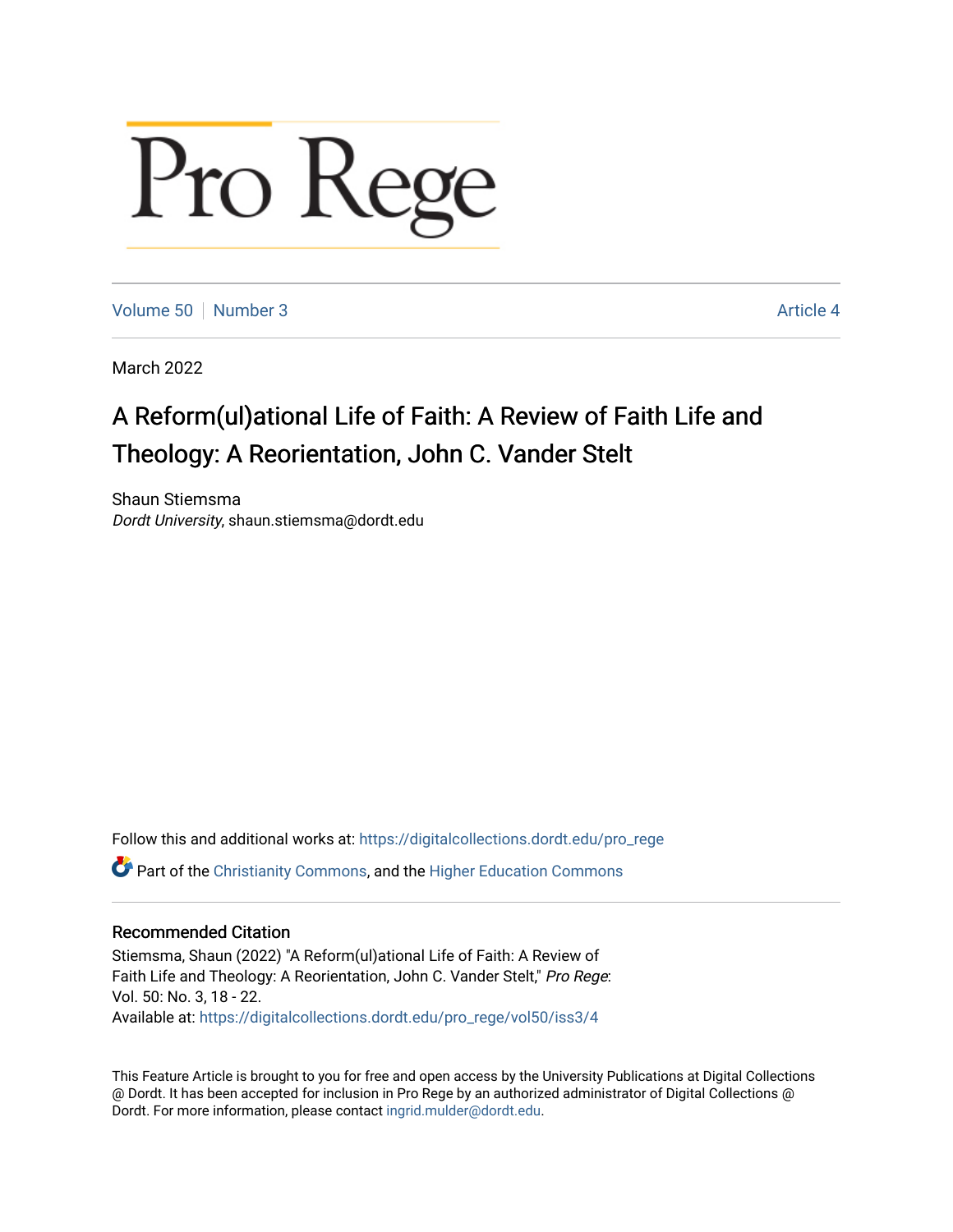## A Reform(ul)ational Life of Faith: A review of *Faith Life and Theology: A Reorientation*, John C. Vander Stelt



by Shaun Stiemsma

Reading John C. Vander Stelt's posthumously published *magnum opus* is not a task for the faint of heart. First, it is enormously ambitious: it attempts, in its nearly six hundred pages, both to dissect the history of Christian theology, with a particular focus on the Dutch Reformed tradition, and to connect theology to the faith lives of everyday Christians, as he intends to cast a vision of theology that will "inspire all students and educators, scholars and professors, and preachers and doctors, newscasters and authors, experts in justice and technology, entertainment and recreation, bank-

ers and farmers," and more (582). Second, most of what the book has to say is de-constructive, working through key figures in theology to point out the problems in what he refers to as "accommodational" theology that draws too freely on Platonic and Aristotelian philosophy, with only a few chapters dedicated to constructing what he presents as a truer vision of theology, a vision focused on the study of faith life, rather than on abstract, rationalized conceptions of God. Third, the book was not quite complete when Vander Stelt died, and portions of the book show this quite clearly, as long sections of excerpted quotes remain without clear connections or explanation and some portions read more like outlined lists than fully realized analyses. However, the most significant challenge for me as a reader was the sense that the book was an attempt to capture the life's work, in abstract and abstruse thought and in passionate and loving action, of its author. In writing this last work, Vander Stelt bequeaths his life's great endeavor in written form: trying to right the ship of reformational thinking and acting to be more obedient to God's central law of love.

The book's primary argument is against the influence of pagan thought—particularly that of Plato and Aristotle—on all Christian theology, including what we mean by the study of theology and how we view faith and reason, which impacts all we do as Christians. Vander Stelt opens his book with

Dr. Shaun Stiemsma is Professor of English at Dordt University.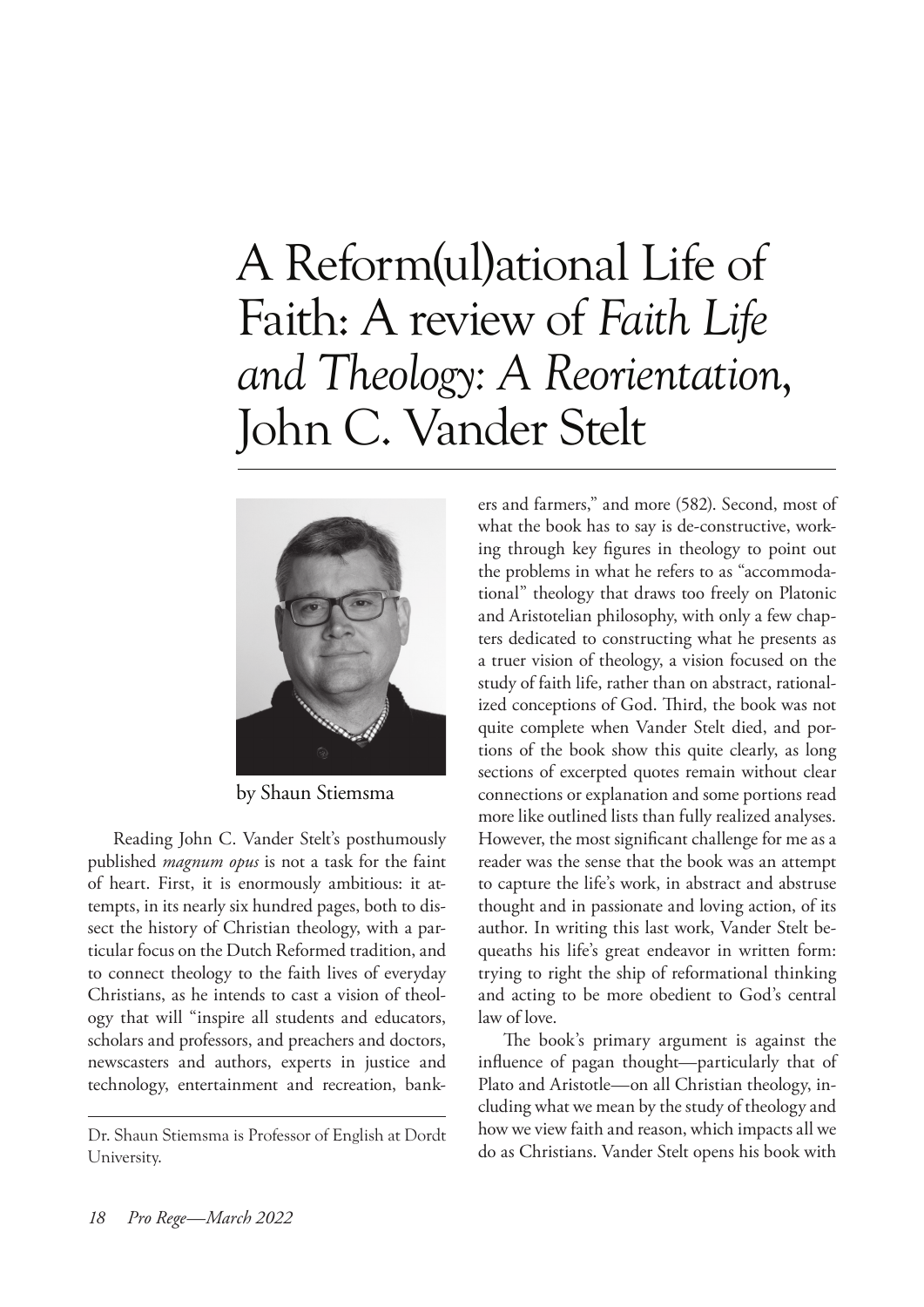a quick claim of what he holds true, and then passes judgement on these philosophers so commonly held as consistent with Christian thought: "God created humans to take care of his creation in a covenant-centered way. Rejection of His 'covenant' with the world He created is evident in the 'religious' conflict of major Greek thinkers as Socrates (c. 470-399 BC), Plato (428-348 BC), and Aristotle (384-322 BC) in their probing into the nature of such basic terms as reality, truth, certainty, philosophy, epistemology, and even theology" (xiv). After

theology as a field of study. Growing out of a view of humans in which the thinking, or rational, part is the authority, Christians accept a view of God that must be logical and rationalized, leading to a faulty view of the relationship between faith and reason, and theology becomes a rational science with God as its object, as botany is a rational science with plants as its object. According to Vander Stelt, these views result in a theology that is based on speculative claims about the nature of God, a purpose that has no support in Scripture. Thus, Vander Stelt's

The book's primary argument is against the influence of pagan thought—particularly that of Plato and Aristotle on all Christian theology, including what we mean by the study of theology and how we view faith and reason, which impacts all we do as Christians.

condemning the Greek philosophical triumvirate, he explains two essential complaints against their ongoing influence on Christian thinking. The first is an acceptance amongst Christians of "faculty psychology," the view of humans as having the distinct faculties of thinking, willing, and feeling, to which many Christians have simply added "believing" as an additional faculty. Vander Stelt argues that not only is this view of human nature based in pagan—that is, *directionally* or *religiously*  disobedient to God's covenant, in Vander Stelt's terms—philosophy rather than Scripture, but it also has distorted epistemology and anthropology for Christians ever since. For example, he claims that "implied in any faculty psychology is a questionable, and even unbiblical, view of good and evil. It assumes that the human intellect can know truth and guide the other two human abilities of the soul. Only when both will and feelings obey the truth(s) of the intellect can humans live a good, or virtuous, life. Evil arises when the human will and passions refuse to be guided by the truth(s) of the intellect" (148). Thus, he argues, Christians focus on logically correct action rather than covenantally obedient action.

His second major complaint against the Greek pagan influence is the way in which it has shaped

book intends to sweep away this impact and build instead a new vision: "The truth of God's 'Wisdom, Power and Glory' calls for constant *religious* and 'structural' renewal in the way we think, teach, preach, write, … by being *religiously* humbler, and in a more radical, Christian study of 'pisteology' which aims to replace speculative metaphysical thinking with a form of probing 'reformational' thinking" (582). This central claim—that theology ought to be replaced with *pisteology*—gives meaning and purpose to the whole work, and in those portions when he constructs his pisteological claim positively, Vander Stelt is nearly rapturous in exploring the scope and meaning of such a pursuit, which he says is "integral to reforming the *structure*  of all faith life" to be more and more in line with God's design for human flourishing in all things (227).

Vander Stelt structures the book with a clear emphasis on his agenda to deconstruct much of what has come before in theology. In Part I, Vander Stelt establishes his claim by explaining the state of things in theology as an academic field, tracing the problem of the influence of Greek thinking on theology historically, starting with the Roman Catholic tradition from Augustine to Anselm and Aquinas, who establish a heavily Platonic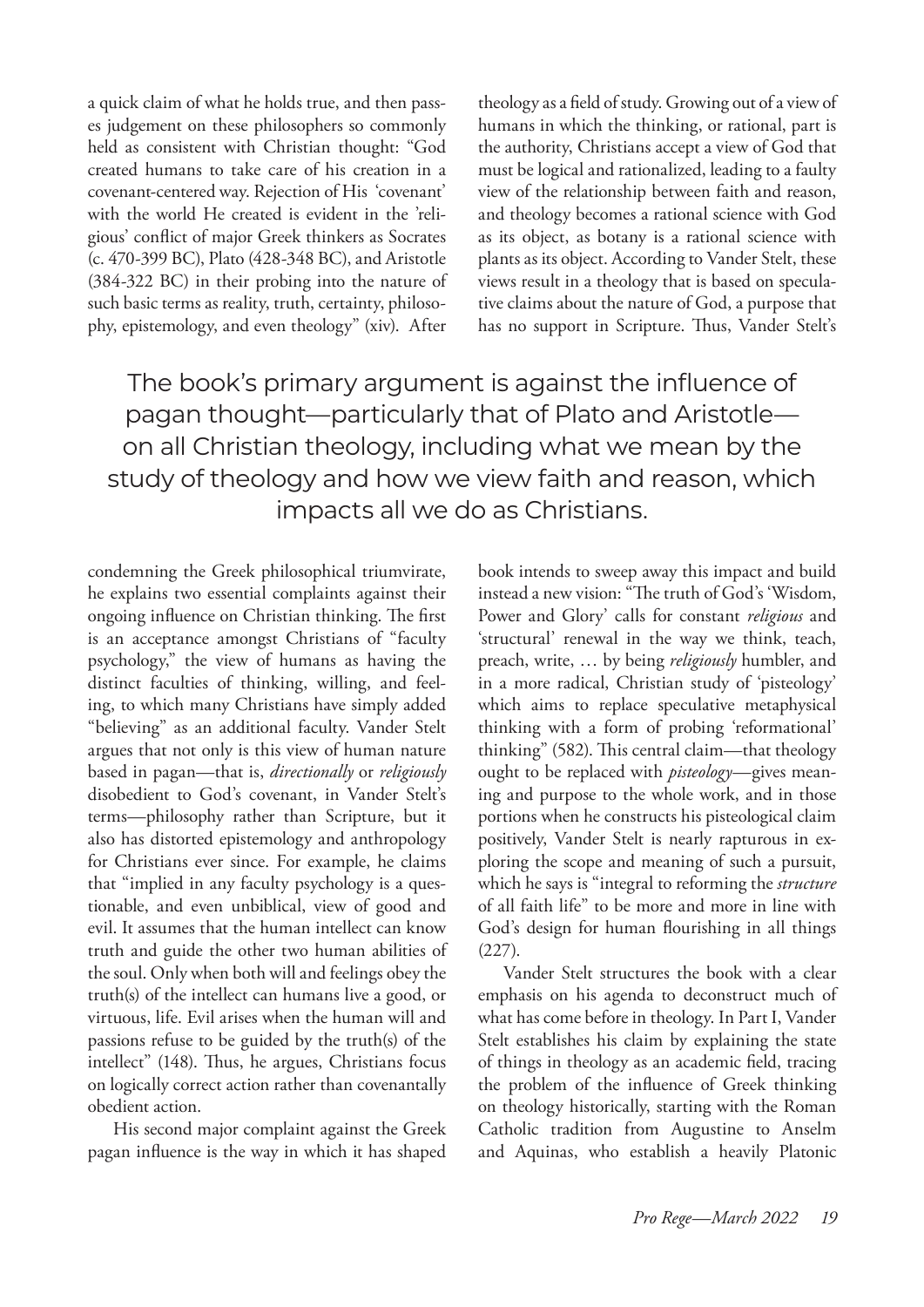and Aristotelian "scholastic theology." Then in the Reformation these emphases are maintained by Calvin and Beza, who miss the opportunity to develop a truly *reformational* (a key distinction for Vander Stelt, as opposed to merely *reformed*) view of theology, ontology, epistemology and more. These same emphases, under what Vander Stelt claims is a too-broad view of Common Grace, are carried forward by Kuyper and Bavinck into the Dutch reformed tradition. In Part II, which he calls "Reform(ul)ation," he explores the development of thought in Herman Dooyeweerd and Dirk Vollenhoven, using their thought to lead into his own ideas about theology as pisteology—a study oriented toward studying the human expression of faith rather than a theology that focuses on God as an object—about the origin and nature of religious conflict and diversity, and about issues of biblical interpretation. Part III again finds Vander Stelt unpacking views he disagrees with, working through Roman Catholic faith statements of the past 150 years and how leading figures from Calvin College and Calvin Theological Seminary, including entire chapters on Alvin Plantinga and Nicholas Woterstorff, have taken reformed thought on an "accommodational" path of theology, following scholastic and Roman Catholic teaching more closely than the developments of the reformed ideas he cites in Part II. Finally, in Part IV, he offers an alternative to these figures in a fascinating chapter on H. Evan Runner, a philosophy professor at Calvin whose works and writing are not as well known as those figures he cites in Part III, but whose ideas and life-mission Vander Stelt feels a clear sympathy for. He follows this chapter with a closing chapter of his own view of the path forward, the "Reorientation" his title calls for.

The scope and sequencing of the book are impressive, but the work spends so much time expounding the reasons for disagreeing with significant figures—well over three hundred of the nearly six hundred pages are dedicated to figures he is critical of—that the positive construction of his ideas feels less complete than the articulation of what he disagrees with. From its initial negation of Greek philosophy, Vander Stelt's book proceeds through most of its figures with a negative bent. Post-Reformation, he complains first of the impact

of Melancthon: "it is not surprising that eventually in Reformed circles 'doctrines' were viewed in an objective, intellectual, propositional, and abstract way, and 'faith' life was thought of in a primarily subjective, affective, emotional and imaginative practical way" (49). With the establishment of Calvinism, he laments Beza's continuing impact: "Regrettably, first slowly and tacitly, then subtly and pervasively and, finally, rapidly and destructively, the worm of scholastic thinking wriggled into significant curricular and pedagogical issues in especially philosophy and theology" (52). Dominant Dutch reformed figures are seen as positive developments, but his summary of Bavinck's impact is still critical: "Unfortunately, his Christian thinking was not sufficiently radical or reformational to reject scholastic anthropology based on the three classic Greek faculties of speculation (mind), ethics (will), and emotion (feelings)" (98), and Kuyper fares no better: he is "still traditional in his (philosophical, anthropological, and epistemological) thinking." Even Dooyeweerd, whom Vander Stelt cites as a significant starting point for the reformulation he endorses, falls short of his ideal, as he acknowledges, "Regarding 'the integral role of faith in leading, and integrating, the diversity of life,' he developed a more refined view of life-encompassing Christian faith. However, he still retained a scholastic remnant about "faith" and "religion" (174). His chapters on more recent figures, especially coming so late in the book, perhaps most thoroughly reflect the negating spirit of the work, as he claims, "both Wolterstorff and Plantinga have advocated a philosophy of scholastic 'Realism'" (503), accepting and accommodating pagan philosophy in their thought. Further, he suggests that their established Reformed Epistemology accepts "that 'reason' (*philosophy* and *epistemology* of Aquinas and Augustine) can be combined with 'faith' (*theology* of Augustine and Calvin) without having to 'reform' the scholastic reason-faith and faith-reason tradition" (501). Although it is understandable that one must tear down what has been established in order to construct something new, the emphasis on deconstruction in the book, together with its driving idea that previous thinkers are not "reformational" enough, cannot help but suggest the great divisions in our churches and institutions today.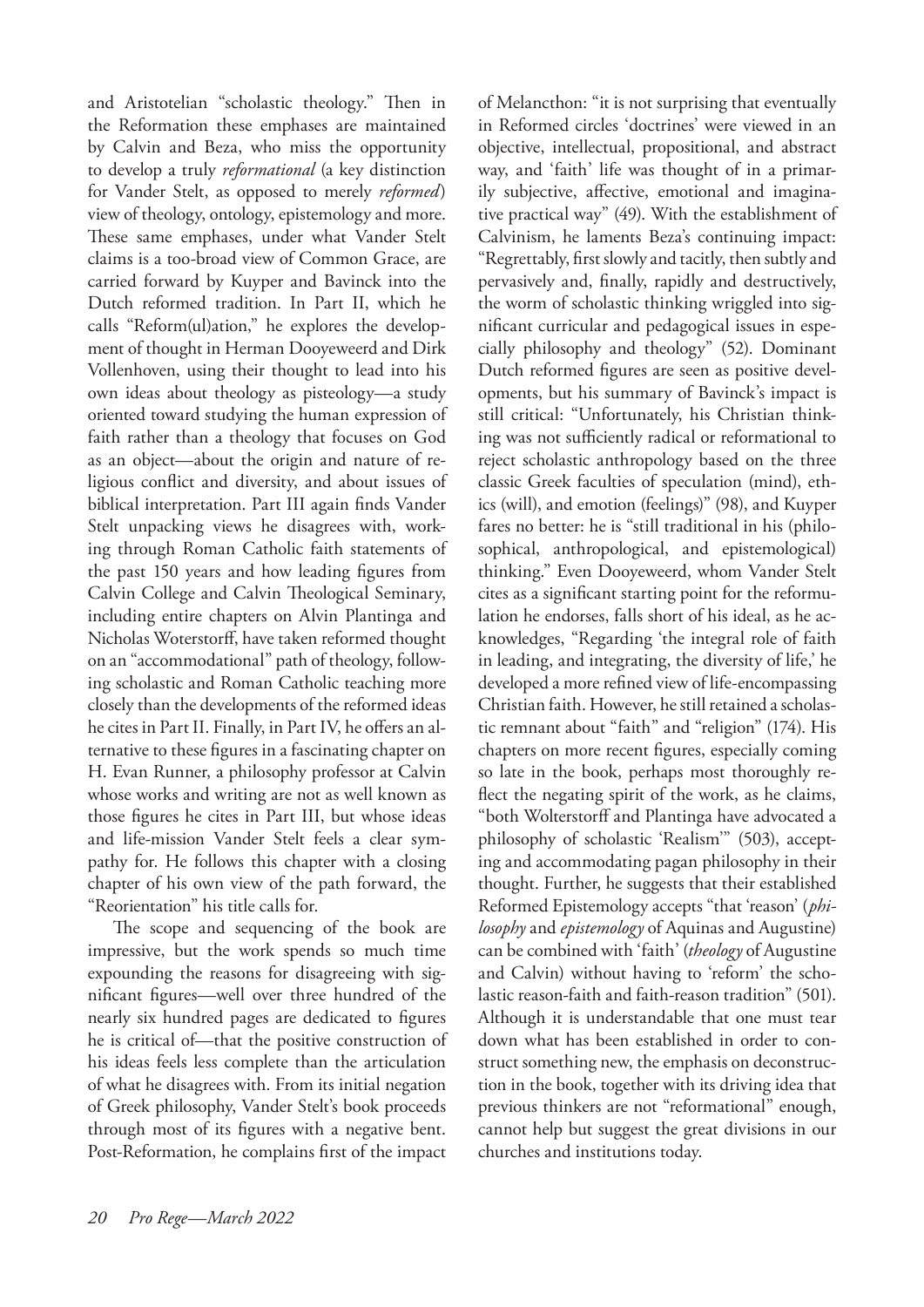Nonetheless, Vander Stelt intends to create a unifying vision in his book, and he acknowledges and addresses the problem of divisiveness directly in the book, both divisions between groups of Christians and between Christians and non-Christians, and he puts forth his own view of theology as a better way of understanding these divisions. In his view, disagreements over divisive creedal statements or speculative aspects regarding the nature of God are based on a faulty view of what theology is. All humans must respond to the covenant that

book, he draws readers toward a faith—including theology, epistemology, and anthropology—that seeks to understand the proper obedient response to God rather than the proper logical statements about God. He casts a vision for Christian living in a way that is faithful without being "biblicist" or scholastic, celebrating a church that is "focused on Scripture reading, a Spirit-prompted 'hearing' not debating and arguing about—God's liberating Word for life and, especially, for such disciplines (*wetenschappen*) as philosophy, education, socio-

For all its forays into comparative religion, abstract philosophy, and obscure history, the positive assertions that Vander Stelt makes in the book are significant and grounded in the "law of love" that is at the center of God's covenant with human beings.

God offers, and the "antithesis" between true faith and apostasy is clear, as one accepts God's gift and responds to the call of his law of love with faithful action, while the other rejects the gift and places faith in false versions of God, human agencies, or reason itself. The distinctions between Christians, he says, should form the true basis of theology, which he claims should not be the abstract study of God as a subject of rational scientific inquiry, but should be "pisteology," the study of faith life, the outgrowth of worship of God, which varies between denominations and congregations, and takes different shape in all different walks of life. With this focus, theology can become a unifying field, one which evaluates faith life relative to the law of love and God's created, inscripturated, and incarnated Word.

For all its forays into comparative religion, abstract philosophy, and obscure history, the positive assertions that Vander Stelt makes in the book are significant and grounded in the "law of love" that is at the center of God's covenant with human beings. Thus, Vander Stelt makes clear it is not simply that a theology which accepts Greek "faculty psychology" is something he disagrees with; it is something that distorts people's ability to respond faithfully to God's call to love him with all they are and to love their neighbors as themselves. Throughout the

economic and political studies, literature, and Bible conferences" (543).

Perhaps the most engaging chapter of Vander Stelt's entire work is his analysis of the writings and work of H. Evan Runner, a former Calvin College philosophy professor with whom he finds common ground on theology and faith life. His mode in this chapter is almost narrative, as he tells the life-story and impact of this one faithful follower of Christ and leader of Christians. Runner, like Vander Stelt himself at Dordt, served as a professor for a long time, but did not gain great acclaim as an author and thinker, even within Dutch reformed circles. Vander Stelt emphasizes not merely Runner's ideas, but his whole life of service and the heart that it grew out of: "What motivated Runner as *philosopher* at CC [Calvin College], *sponsor* of the Groen Club, *public speaker* at certain events, *adviser* to students and organizations interested in integrally Christian living, was that he was *someone* who … stressed God's covenant promises fulfilled in Christ Jesus and sealed by the Spirit" (514). Reading his chapter on Runner, one cannot help but feel that Vander Stelt himself seems to be reflecting on his own life's work and his effort at teaching and developing a reformational worldview and guiding institutions that do the work the Word calls people to. It is the integral faith life he celebrates in Runner,